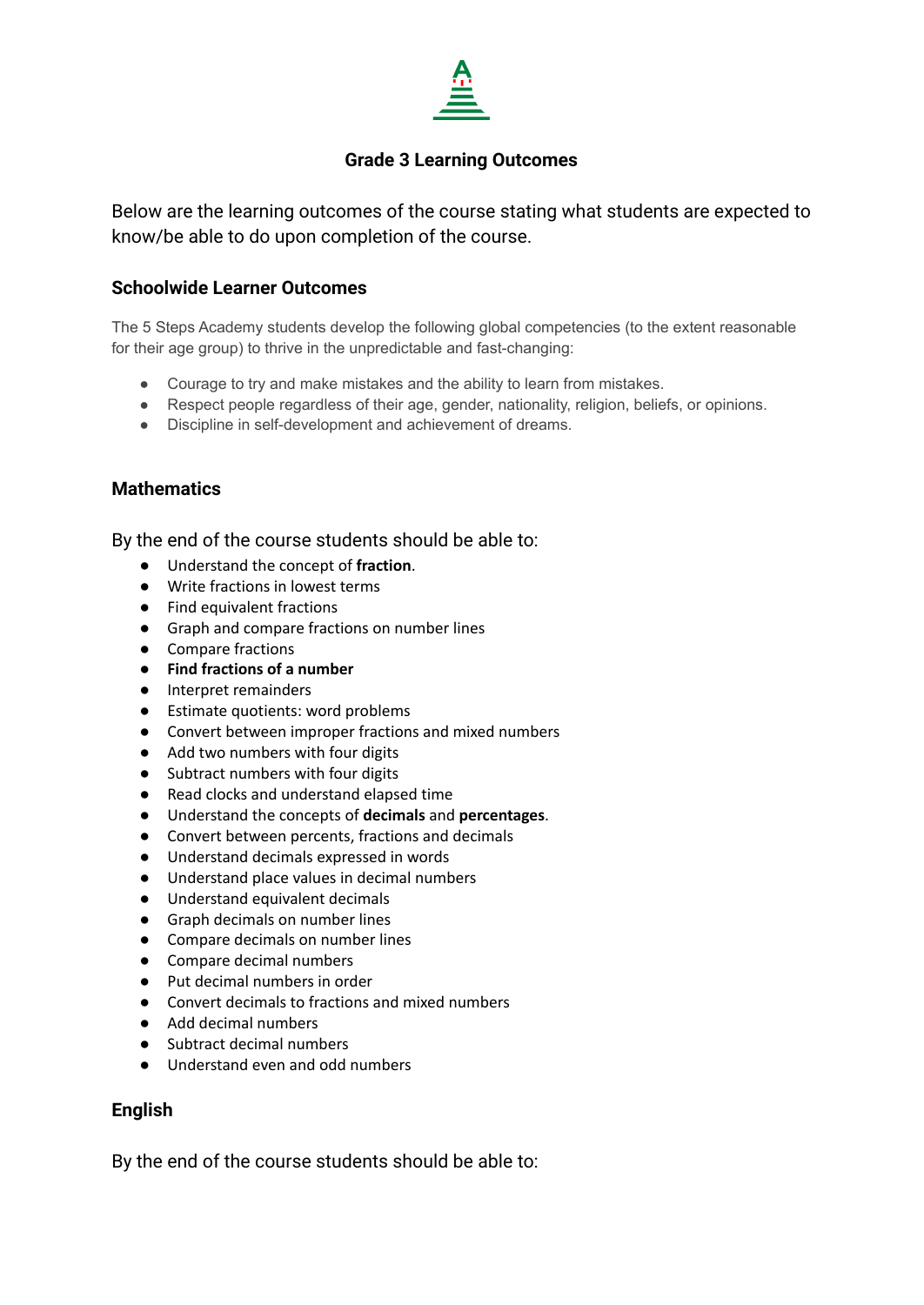

## *Vocabulary:*

Memorize and correctly apply the meanings of 1123 core words, including 100 phrasal verbs from the stipulated lists.

## *Grammar:*

Identify and utilise the following grammatical features with proficiency:

- Quantifiers (*half, enough, plenty of, several*)
- Reciprocal Pronouns (*each other, one another*).
- Classification of pronouns:
	- Personal pronouns (*e.g., he, they*)
		- Demonstrative pronouns (*e.g., this, these*)
		- Interrogative pronouns (*e.g., which, who*)
		- Indefinite pronouns (*e.g., none, several*)
		- Possessive pronouns (*e.g., his, your*)
		- Reciprocal pronouns (*e.g., each other, one another*)
		- Relative pronouns (*e.g., which, where*)
		- Reflexive pronouns (*e.g., itself, himself*)
		- $\circ$  it's vs its, whose vs who's
- Adjectives. Quantity, quality, comparative form, superlative form (*as ... as, more careful, most careful, worse, worst*)
- Phrasal verbs (*hold back, back away, take up, tear off, act on, blow up, black out, stop over, stay over, tell apart, give off, fall apart, count on, dig into, draw back, drive off, drop off, cut down, get at, break into; Grade 3 - at least 100 phrasal verbs and Grade 4 - at least 200 phrasal verbs from the stipulated list*)
- New regular and irregular verbs (*send, forget, ring. lie/lay, ride, shake, bear, leave, find, lose, tell, swim, run, sleep, throw*)
- Conditionals (*simple present ... will, simple past ... would*)
- Modals (*must, mustn't, used to, dare*)
- Prepositions (*beneath, up to, next to, ahead of*)
- Connectors (*not only, as well as, besides, either ... or, neither ... nor, both ... and, not only ... but also, although, so that, thought, in order to, instead of, because of, unlike, except, in spite of, despite, while, whereas, as soon as, together with, nevertheless, as a result of, even though, provided, consequently, however, no matter, much as, owing to, due to*)
- Tag questions
- Word forms (*-ous*)
- Present perfect and present perfect continuous
- Past perfect
- Future perfect
- Future perfect in past
- Participles
- Subjunctive mood
- Subject-verb agreement (in number and tenses)
- Conditionals with all tenses.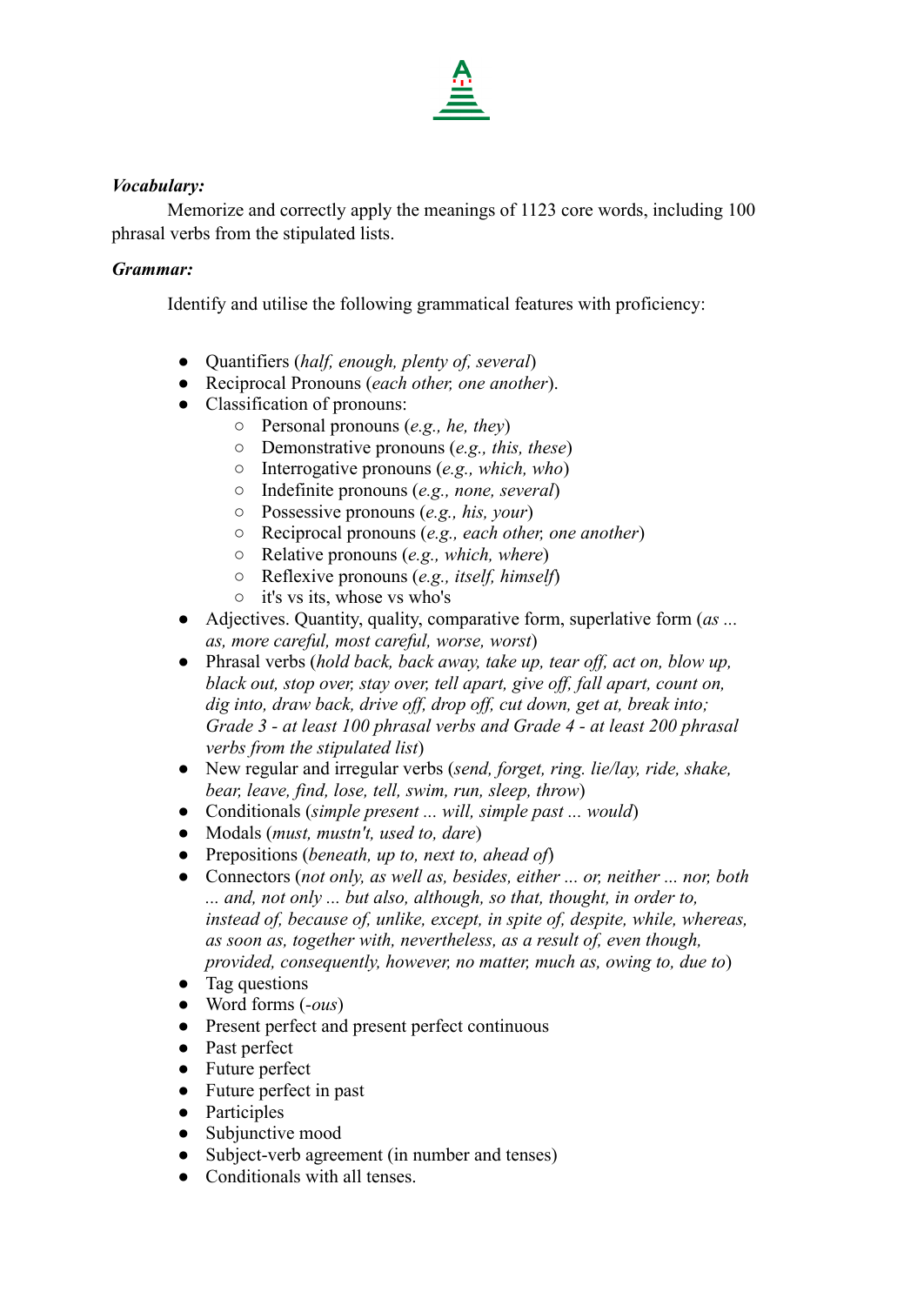

#### *Reading – word reading*

- apply their growing knowledge of root words, prefixes and suffixes (etymology and morphology) as listed in the table below, both to read aloud and to understand the meaning of new words they meet
- read further exception words, noting the unusual correspondences between spelling and sound, and where these occur in the word.

#### *Reading – comprehension*

- develop positive attitudes to reading and understanding of what they read by:
	- listening to and discussing a wide range of fiction, poetry, plays, non-fiction and reference books or textbooks
	- reading books that are structured in different ways and reading for a range of purposes
	- using dictionaries to check the meaning of words that they have read
	- increasing their familiarity with a wide range of books, including fairy stories, myths and legends, and retelling some of these orally
	- identifying themes and conventions in a wide range of books
	- preparing poems and play scripts to read aloud and to perform, showing understanding through intonation, tone, volume and action
	- discussing words and phrases that capture the reader's interest and imagination
	- recognising some different forms of poetry [for example, free verse, narrative poetry]
- understand what they read, in books they can read independently, by:
	- checking that the text makes sense to them, discussing their understanding and explaining the meaning of words in context
	- asking questions to improve their understanding of a text
	- drawing inferences such as inferring characters' feelings, thoughts and motives from their actions, and justifying inferences with evidence
	- predicting what might happen from details stated and implied
	- identifying main ideas drawn from more than one paragraph and summarising these
	- identifying how language, structure, and presentation contribute to meaning
- retrieve and record information from non-fiction
- participate in discussion about both books that are read to them and those they can read for themselves, taking turns and listening to what others say.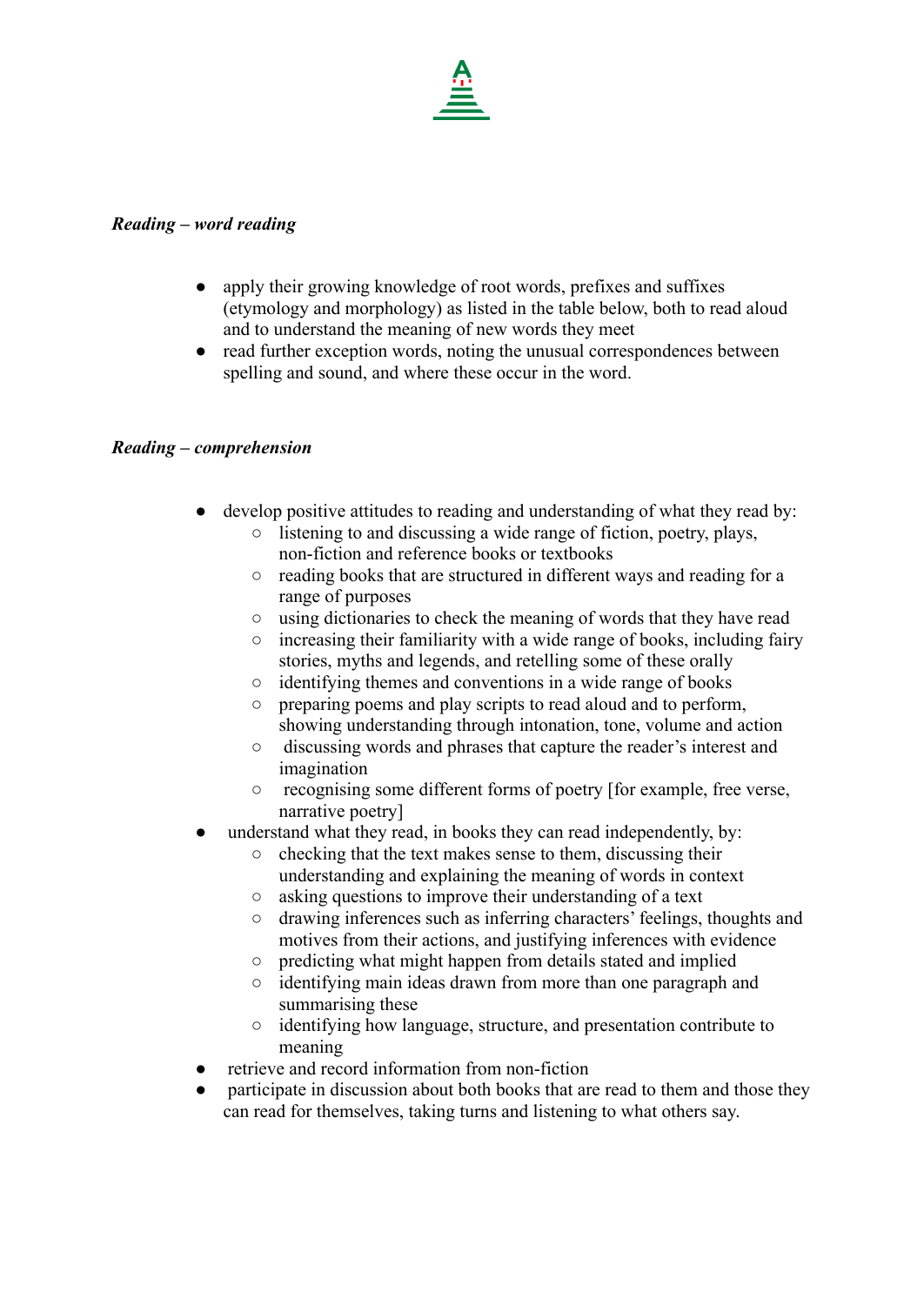

## *Writing*

- write 150-word compositions with vividness and structure.
- plan their writing by:
	- discussing writing similar to that which they are planning to write in order to understand and learn from its structure, vocabulary and grammar
	- discussing and recording ideas
- draft and write by:
	- composing and rehearsing sentences orally (including dialogue), progressively building a varied and rich vocabulary and an increasing range of sentence structures (see the tables below)
	- organising paragraphs around a theme
	- in narratives, creating settings, characters and plot
	- in non-narrative material, using simple organisational devices [for example, headings and subheadings]
- evaluate and edit by:
	- assessing the effectiveness of their own and others' writing and suggesting improvements
	- proposing changes to grammar and vocabulary to improve consistency, including the accurate use of pronouns in sentences
- proof-read for spelling and punctuation errors
- read aloud their own writing, to a group or the whole class, using appropriate intonation and controlling the tone and volume so that the meaning is clear.

# *Spelling*

- use further prefixes and suffixes and understand how to add them (see the tables below)
- spell further homophones
- spell words that are often misspelt (see the tables below)
- place the possessive apostrophe accurately in words with regular plurals [for example, girls', boys'] and in words with irregular plurals [for example, children's]
- $\bullet$  use the first two or three letters of a word to check its spelling in a dictionary
- write from memory simple sentences, dictated by the teacher, that include words and punctuation taught so far.

# *Handwriting*

- use the diagonal and horizontal strokes that are needed to join letters and understand which letters, when adjacent to one another, are best left unjoined
- increase the legibility, consistency and quality of their handwriting [for example, by ensuring that the downstrokes of letters are parallel and equidistant; that lines of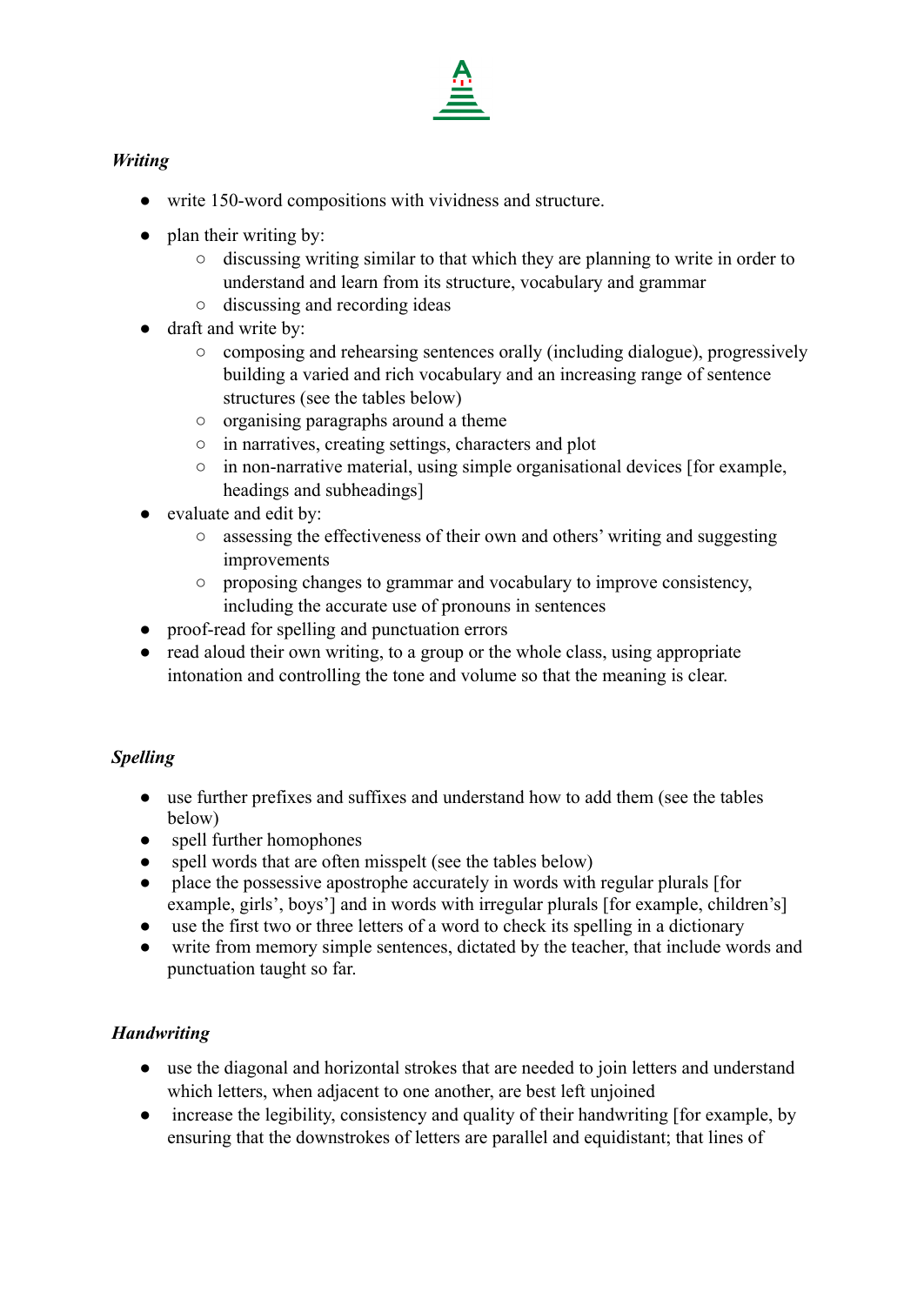

writing are spaced sufficiently so that the ascenders and descenders of letters do not touch].

## *Public Speaking*

• Speak coherently and with ease in front of an audience.

## **Science**

By the end of the course, students should master basic concepts and scientific terms about science to help them understand themselves and the world around them. The main process skills are Observing, Comparing, Classifying, Communicating

(diagrams, graphs and information) and inferring (interpreting data).

Students should be able to:

1. Describe the characteristics of living things. - need water, food and air to survive - grow, respond and reproduce.

2. Recognise some broad groups of living things.

- a. plants (flowering, non-flowering)
- b. animals (amphibians, birds, fish, insects, mammals, reptiles)
- c. fungi (mould, mushroom, yeast)
- d. bacteria

3. Relate the use of various types of materials (ceramic, fabric, glass, metal, plastics, rubber, wood) to their physical properties.

4. Observe a variety of living and nonliving things and infer differences between them.

5. Classify living things into broad groups (in plants and animals) based on similarities and differences of common observable characteristics.

6. Compare physical properties of materials based on: